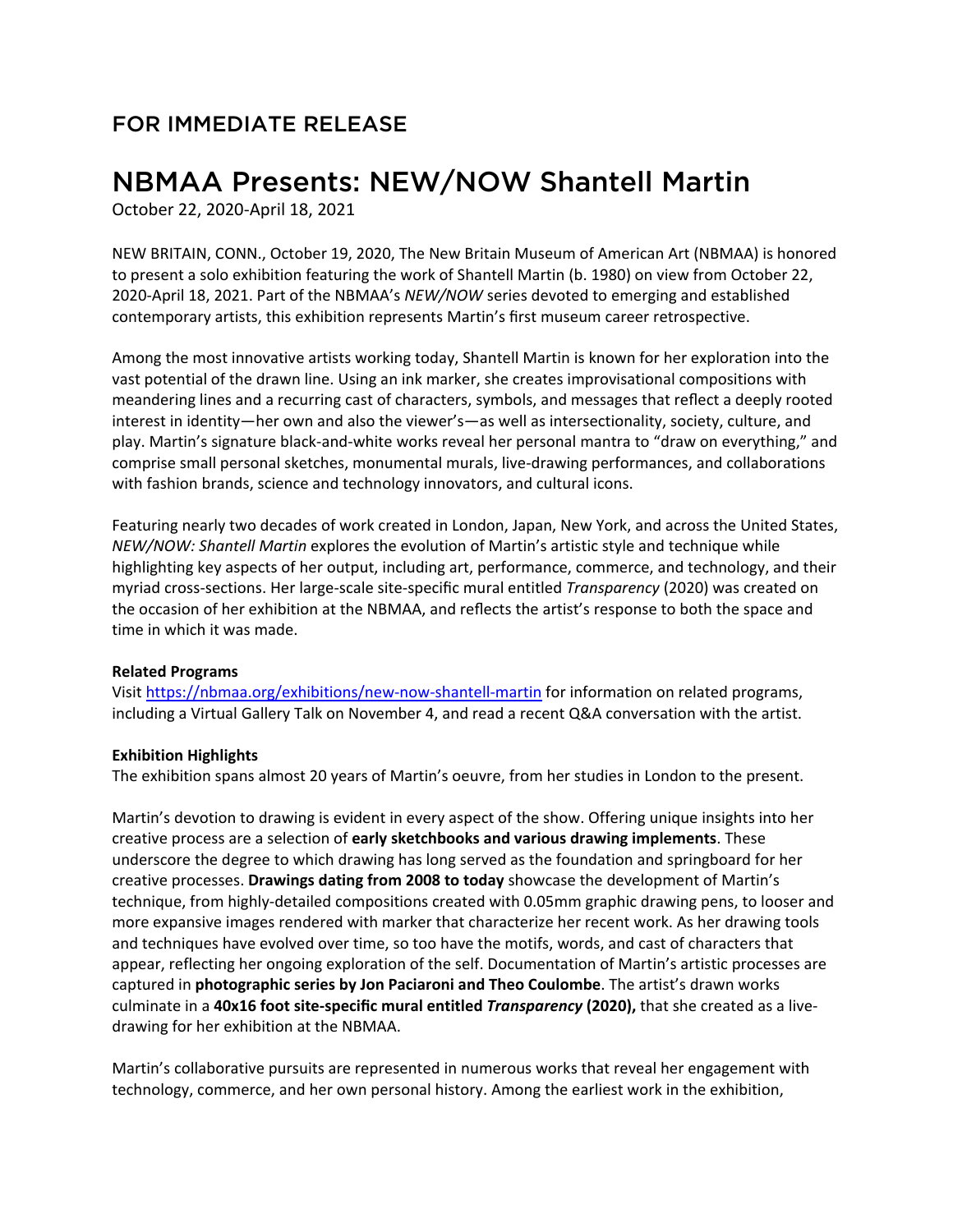Martin's *Dear Grandmother* comprises an installation of nearly 100 embroidered images and texts that she created in collaboration with her grandmother Dot Martin over the course of 13 years (2002-15). These pieces, which include phrases such as 'Come Home/Go Home' and 'British/English,' serve to bridge the distance between the two women and communicate across generation, race, and culture in a way that is playful, sincere, and productive.

Martin's interest in technology is evident in a group of **3D printed drawing tools** that she created as part of her 2016 residency at Autodesk's Pier 9 Workshop in San Francisco; as well as a series of **circuit boards** that she designed in collaboration with programmer Jonathan Bobrow during her residency at MIT Media Lab in Cambridge, MA—each of which features imagery that reveals its functionality.

Examples of Martin's partnerships with prestigious apparel or design companies are widely represented in the show. These include her limited-edition **sunglasses created with Italian fashion brand Max Mara** as part of their 2017 "Prism in Motion" collection; as well as a custom **helmet designed for Vespa.** Martin's spontaneous drawings adorn **shoes and apparel created for Puma in 2018**. Produced specially for her NBMAA *NEW/NOW* exhibition are **couch, loveseat, and ottoman by French furniture company Ligne Roset**, upholstered in **textiles that Martin created in collaboration with Momentum Design Studio** in 2017.

These works and more demonstrate Martin's incredibly prolific output and her remarkably innovative and groundbreaking approach to art, object, and idea-making.

*NEW/NOW: Shantell Martin* is part of 2020/20+ Women @ NBMAA presented by Stanley Black and Decker with additional support provided by Bank of America.

*NEW/NOW: Shantell Martin* is made possible by the generosity of the Howard Fromson Endowment for Emerging Artists.

Additional support is also provided by the Richard P. Garmany Fund at the Hartford Foundation for Public Giving.

#### **About the Artist**

Shantell Martin was born in 1980 in Greenwich London. From 1999-2000 she studied at Camberwell College of Arts Ars, London and from 2000-2003 at Central Saint Martins, London, where she received her BA in Graphic Design and Illustration. Her work has been the subject of solo exhibitions at the Denver Art Museum (2019); Governors Island, New York (2019); Lincoln Center, New York (2019); 92Y, New York (2018); Albright-Knox Art Gallery, Buffalo (2017); and the Museum of Contemporary African Diaspora Arts, Brooklyn (2014), among others. She has served as a Visiting Scholar at MIT Media Lab, Cambridge Massachusetts (2014-16); a Fellow at Brown Institute of Media Innovation, Columbia University, New York (2014), and currently teaches as an adjunct professor at NYU Tisch Interactive Telecommunications Program (2013-present), where she works with her students to push the boundaries of storytelling, visual art, and technology. Martin's collaborations span prestigious brands including Ligne Roset (2019), United Airlines (2019), Tiffany & Co. (2018), Puma Select (2018), Jose Cuervo 1800 (2018), Max Mara (2017), Art Basel Miami Beach and American Express (with Kendrick Lamar) (2016), Kelly Wearstler (2014), among many others. Her first artist's monograph *LINES* (HENI Publishing, 2020) charts her prolific career and diverse output. Martin lives and works in New Jersey.